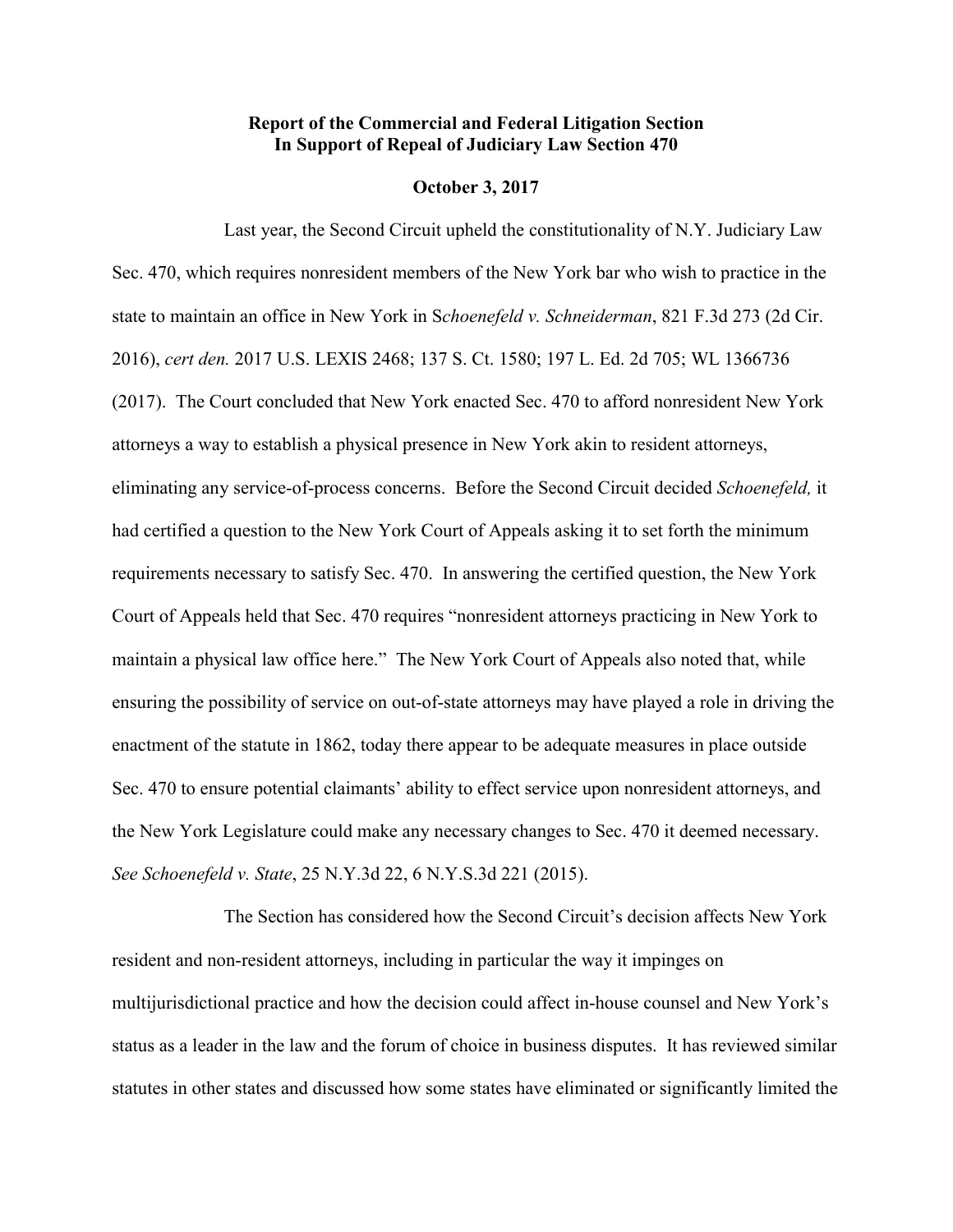physical presence requirement for their nonresident attorneys without any noticeable adverse impact on the local bar. *See* Pa. Bar. Assn. Op. 2010-200; *N.J. Ct. R.* 1:21-1; N.C. St. Bar 2005 Op. 10.

The Section recommends that the New York State Legislature repeal Judiciary Law Sec. 470. Aside from service-of-process interests, which the Court of Appeals noted the law no longer serves, the Court did not identify any other policy goals advanced by the law. Other concerns traditionally thought to be addressed by the local office requirement – availability of the attorney and records, lawyers' familiarity with local rules, and court supervision of out-of-state counsel – are either obsolete in the age of videoconferencing and filesharing or, like service of process, are now amply addressed by other regulations and ethics rules. Furthermore, the Court left undefined both the concept of "practicing in New York" and the exact parameters of what a "physical law office" constitutes, virtually guaranteeing future litigation over these issues.

Any identifiable concerns that a repeal of Sec. 470 may open a regulatory void can be addressed separately by regulations that New York can adopt at the appropriate time. No regulatory voids were readily apparent to the Section.

This Report was prepared by the Legislative and Judicial Initiatives Committee of the Commercial and Federal Litigation Section of the New York State Bar Association and was adopted at a meeting of the Section's Executive Committee on October 3, 2017. Opinions expressed in this report are those of the Section and do not represent those of the New York State Bar Association unless and until the report has been adopted by the Association's House of Delegates or Executive Committee.

The Legislative and Judicial Initiatives Committee:

Vincent J. Syracuse, Chair